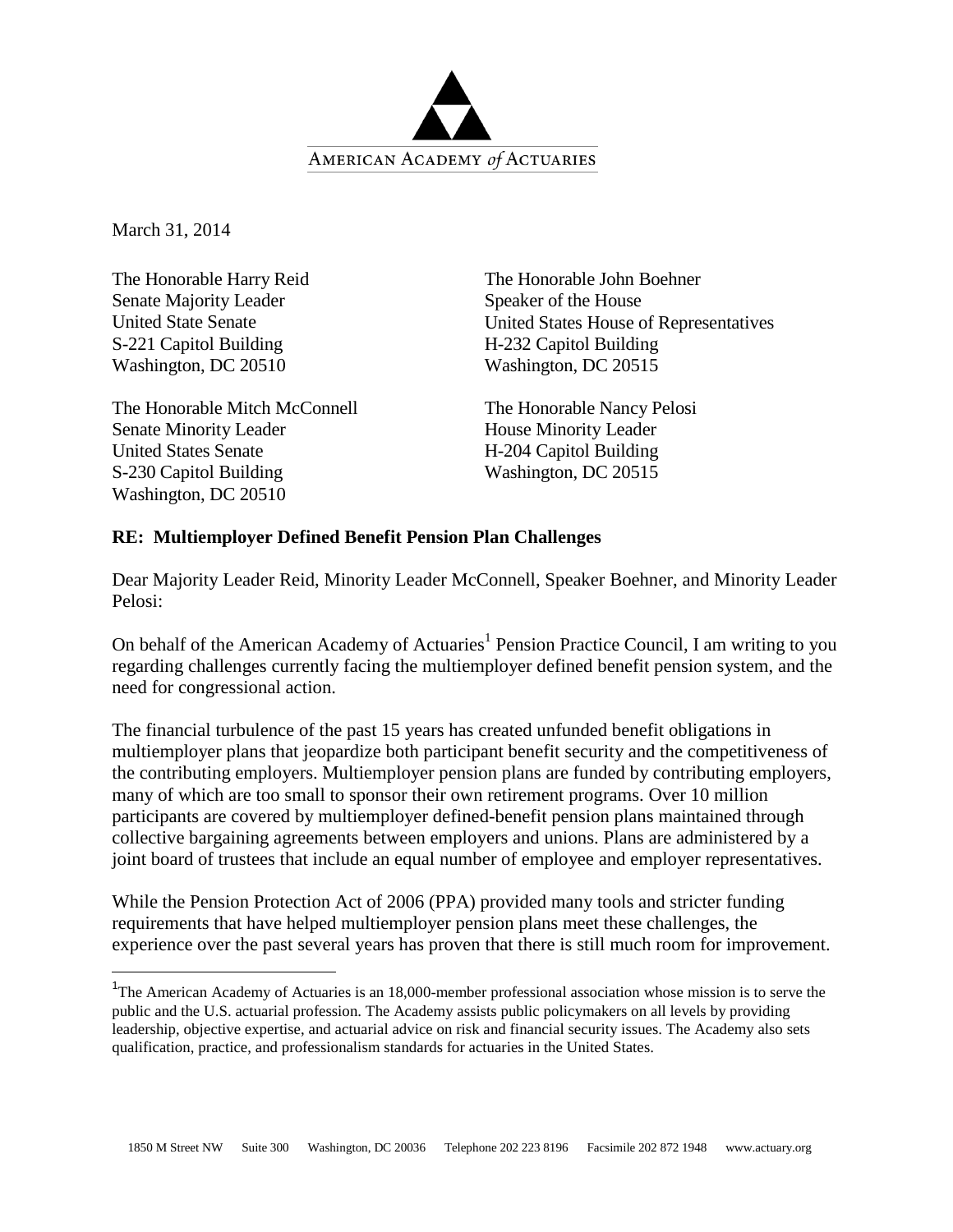At the same time, the uncertainty associated with the upcoming "sunset" of certain multiemployer funding provisions of the PPA places further stress on the system. The Pension Practice Council urges Congress to act before adjourning sine die at the end of 2014 to address the uncertainties and funding issues faced by multiemployer plans and the Pension Benefit Guaranty Corporation (PBGC) multiemployer program.

The detrimental effects of allowing PPA to sunset vary depending on a plan's status at the time of the sunset. For the majority of plans that currently have strong funding outlooks, the PPA sunset would remove a valuable safety net. The trustees of these plans would lose access to the PPA funding improvement tools and excise tax protections that could be vital in the event of future adverse experience. In contrast, plans that are already operating under PPA recovery programs would continue to have access to these tools and restrictions after sunset. However, it is unclear which provisions of PPA will continue for these plans. For example, the ability of these plans to adjust their funding improvement and rehabilitation programs based on changing circumstances is uncertain, as is the continuation of PPA funding deficiency rules and excise tax protection. These uncertainties are of concern to plan trustees as well as contributing employers, many of which are considering exiting the system in part due to these issues.

Merely extending the current PPA provisions is not enough. Certain plans, small in number but covering a large number of participants, are severely underfunded and will fully exhaust their assets in the future. Upon plan insolvency, benefits will be reduced to the maximum level guaranteed by the PBGC. Before a plan becomes insolvent, participating employers will likely exit, but the withdrawal liability assessments may put the employers' financial viability at risk. The looming insolvency of many multiemployer plans and PBGC's current deficit also places the PBGC's multiemployer insurance program in jeopardy. If the PBGC multiemployer program fund were depleted, the PBGC would no longer be able to provide the current modest level of benefit guarantees to potentially as many as 1.5 million participants. In its 2013 report "Timely Action Needed to Address Impending Multiemployer Plan Insolvencies," the U.S. Government Accountability Office concluded that after the PBGC depletes its assets, participants in these plans could see their benefits reduced to less than \$125 per month.

Various multiemployer plan stakeholders have offered ideas to preserve participant benefits, protect contributing employers, and strengthen the system as a whole. The House Education and Workforce Committee held a hearing titled "Strengthening the Multiemployer Pension System: How Will Proposed Reforms Affect Employers, Workers, and Retirees?" on Oct. 29, 2013, where some of these ideas were discussed in depth. One conclusion that all stakeholders in the system share is that inaction is not a viable option.

In summary, the disruptions that would arise from a sunset of PPA at the end of 2014 would further strain the system, and increase the risk to plan participants, contributing employers, and the PBGC. However, merely extending PPA does not address the difficult issues surrounding the plans that are likely to become insolvent. Delaying reforms for these plans will severely exacerbate the magnitude of remedies needed to resolve both their financial problems and those of PBGC's multiemployer program.